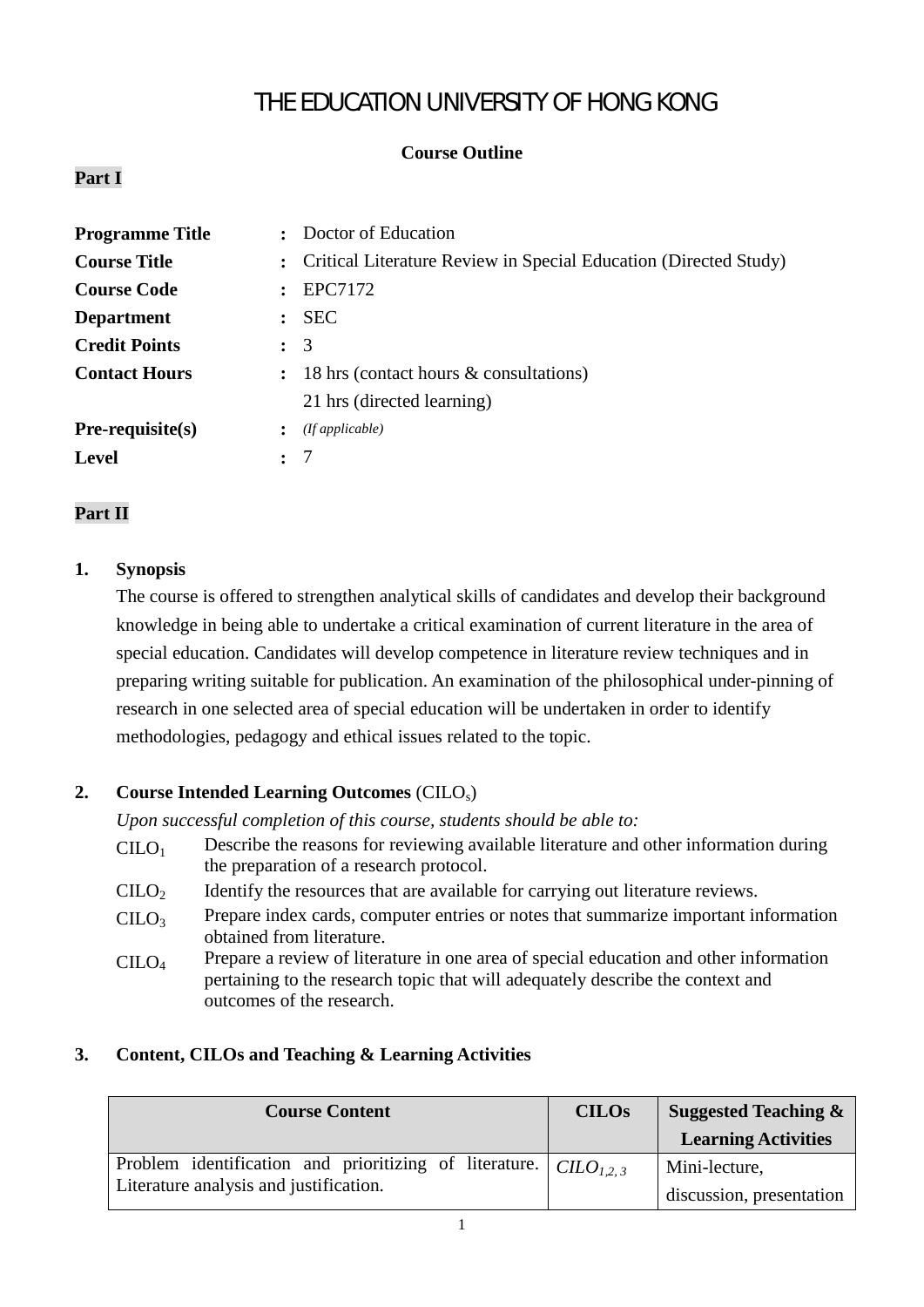| Providing a cohesive and concise summary of relevant<br>literature and establishing the context of the topic or<br>problem.                | C <sub>2.3.4</sub>              | Mini-lecture,<br>discussion, presentation |
|--------------------------------------------------------------------------------------------------------------------------------------------|---------------------------------|-------------------------------------------|
| Identifying and comparing methodologies and/or<br>research methods.                                                                        | $CILO_{3.4}$                    | Mini-lecture,<br>discussion, presentation |
| Analysing previous findings and placing the research in a<br>historical context to show familiarity with state-of-the-art<br>developments. | $CILO_{3.4}$                    | Mini-lecture,<br>discussion, presentation |
| Writing a rationale and relevance for the study -<br>distinguishing what has been done from what needs to be<br>done.                      | $C4$                            | Mini-lecture,<br>discussion, presentation |
| Establishing the context of the topic or problem and<br>rationalising its significance.                                                    | $C$                             | Mini-lecture,<br>discussion, presentation |
| Producing a relevant and justified conclusion.                                                                                             | C <sub>1</sub> O <sub>3.4</sub> | Discussion,<br>presentation               |

#### **4. Assessment**

| <b>Assessment Tasks</b> |                                                                                                                                                                                                                                               | Weighting $(\% )$ | <b>CILO</b>              |
|-------------------------|-----------------------------------------------------------------------------------------------------------------------------------------------------------------------------------------------------------------------------------------------|-------------------|--------------------------|
| (a)                     | Critically review all pertinent literature in one area of<br>special education: identify sub themes and key issues<br>related to the topic. Prepare a paper suitable for<br>publication in a refereed journal.<br>(summative 3000-4000 words) | 100%              | CILO <sub>1, 2.3.4</sub> |

#### **5. Required Text(s)**

Nil

### **6. Recommended Readings**

- Beattie, J., Jordan, L., Algozzine, B. (2006). *Making inclusion work: Effective practices for all teachers*. Thousand Oaks, Calif.: Corwin Press
- Florian, L. (Ed.). (2007). *The SAGE handbook of special education.* London: SAGE.
- Forlin, C., & Lian, M-G. J. (Eds.) (2008). *Reform, Inclusion & Teacher Education: Towards a New Era of Special Education in the Asia-Pacific Region*. Abingdon: Routledge.
- Hannell, G. (2008). *Success with inclusion: 1001 teaching strategies and activities that really work*. London: Routledge
- Jones, G. (in press) *Good practice guidance in ASDs, Child health*: Care and education.
- Jorgensen, C. M., Schuh, M. C., & Nisbet, J. (2006). *The inclusion facilitator's guide*. Baltimore, Md.: Paul H. Brookes.
- McCartney, K., & Phillips, D. (Eds.). (2006). *The handbook of early childhood development*. Oxford, UK: Blackwell.
- Machi, Lawrence A. (2009) *Literature review: Six steps to success.* US: Corwin Sage

McGrath, C. (2007). *The inclusion-classroom problem solver: Structures and supports to serve*